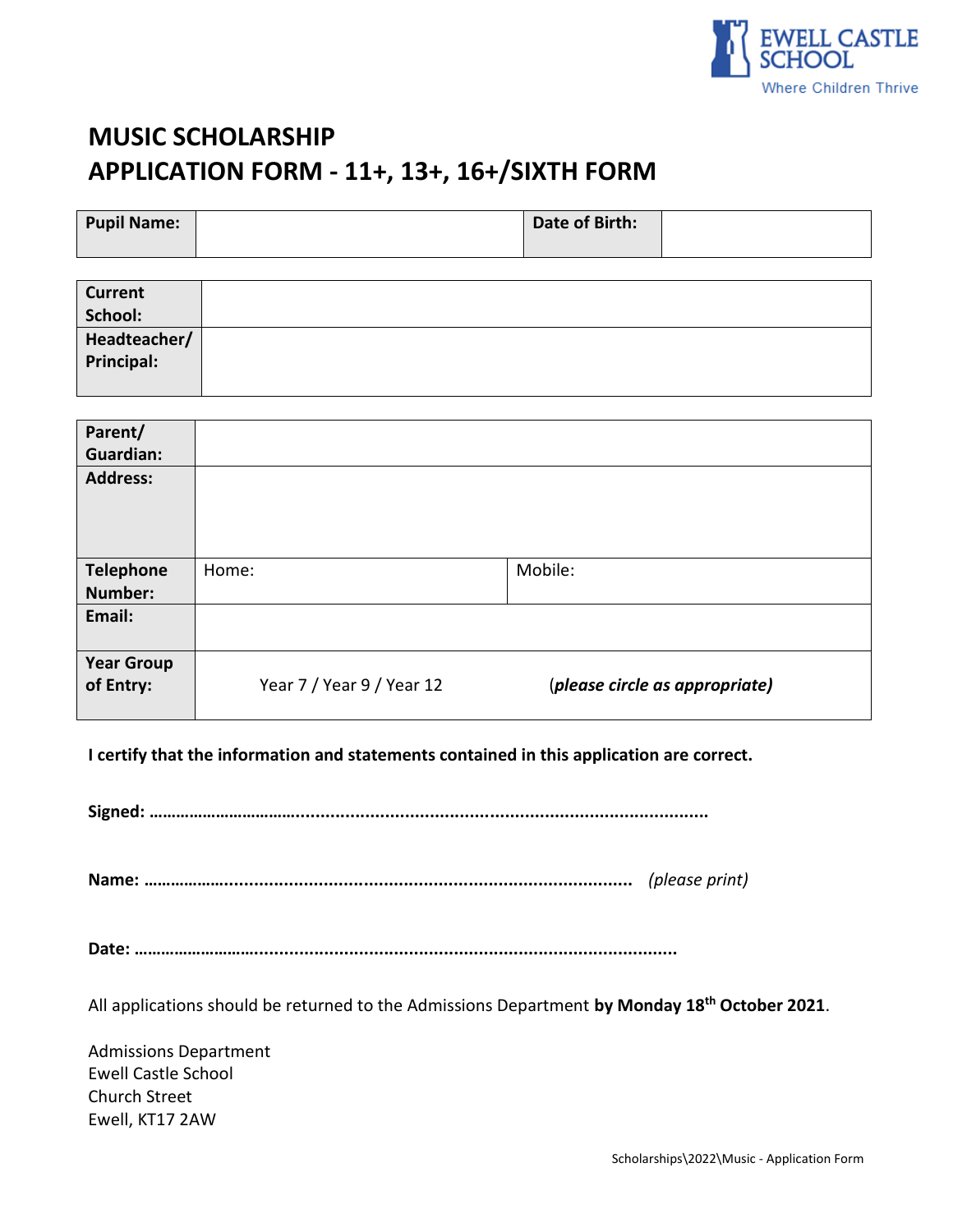

| 16+ only: Please indicate whether you would like to apply for a PERFORMANCE Scholarship or a             |                  |  |  |  |  |
|----------------------------------------------------------------------------------------------------------|------------------|--|--|--|--|
| <b>COMPOSITION Scholarship:</b>                                                                          |                  |  |  |  |  |
|                                                                                                          |                  |  |  |  |  |
| If you are applying for a COMPOSITION Scholarship you must submit a portfolio containing two contrasting |                  |  |  |  |  |
| compositions before the assessment date. See below for more information.                                 |                  |  |  |  |  |
|                                                                                                          |                  |  |  |  |  |
| ALL 11+, 13+ AND 16+ PERFORMANCE SCHOLAR APPLICANTS TO COMPLETE:                                         |                  |  |  |  |  |
| <b>Main instrument:</b>                                                                                  | How long learnt: |  |  |  |  |
|                                                                                                          |                  |  |  |  |  |
|                                                                                                          |                  |  |  |  |  |
| Grade achieved: (or relative performance standard):                                                      |                  |  |  |  |  |
|                                                                                                          |                  |  |  |  |  |
|                                                                                                          |                  |  |  |  |  |
| Second instrument: (if offered):                                                                         | How long learnt: |  |  |  |  |
|                                                                                                          |                  |  |  |  |  |
| Grade achieved: (or relative performance standard):                                                      |                  |  |  |  |  |
|                                                                                                          |                  |  |  |  |  |
|                                                                                                          |                  |  |  |  |  |
| Performing Experience (ensembles, solo opportunities and competitions etc)                               |                  |  |  |  |  |
|                                                                                                          |                  |  |  |  |  |
|                                                                                                          |                  |  |  |  |  |
|                                                                                                          |                  |  |  |  |  |
|                                                                                                          |                  |  |  |  |  |
|                                                                                                          |                  |  |  |  |  |
|                                                                                                          |                  |  |  |  |  |
| Experience in singing in choirs or as a soloist                                                          |                  |  |  |  |  |
|                                                                                                          |                  |  |  |  |  |
|                                                                                                          |                  |  |  |  |  |
|                                                                                                          |                  |  |  |  |  |
|                                                                                                          |                  |  |  |  |  |
|                                                                                                          |                  |  |  |  |  |
|                                                                                                          |                  |  |  |  |  |
|                                                                                                          |                  |  |  |  |  |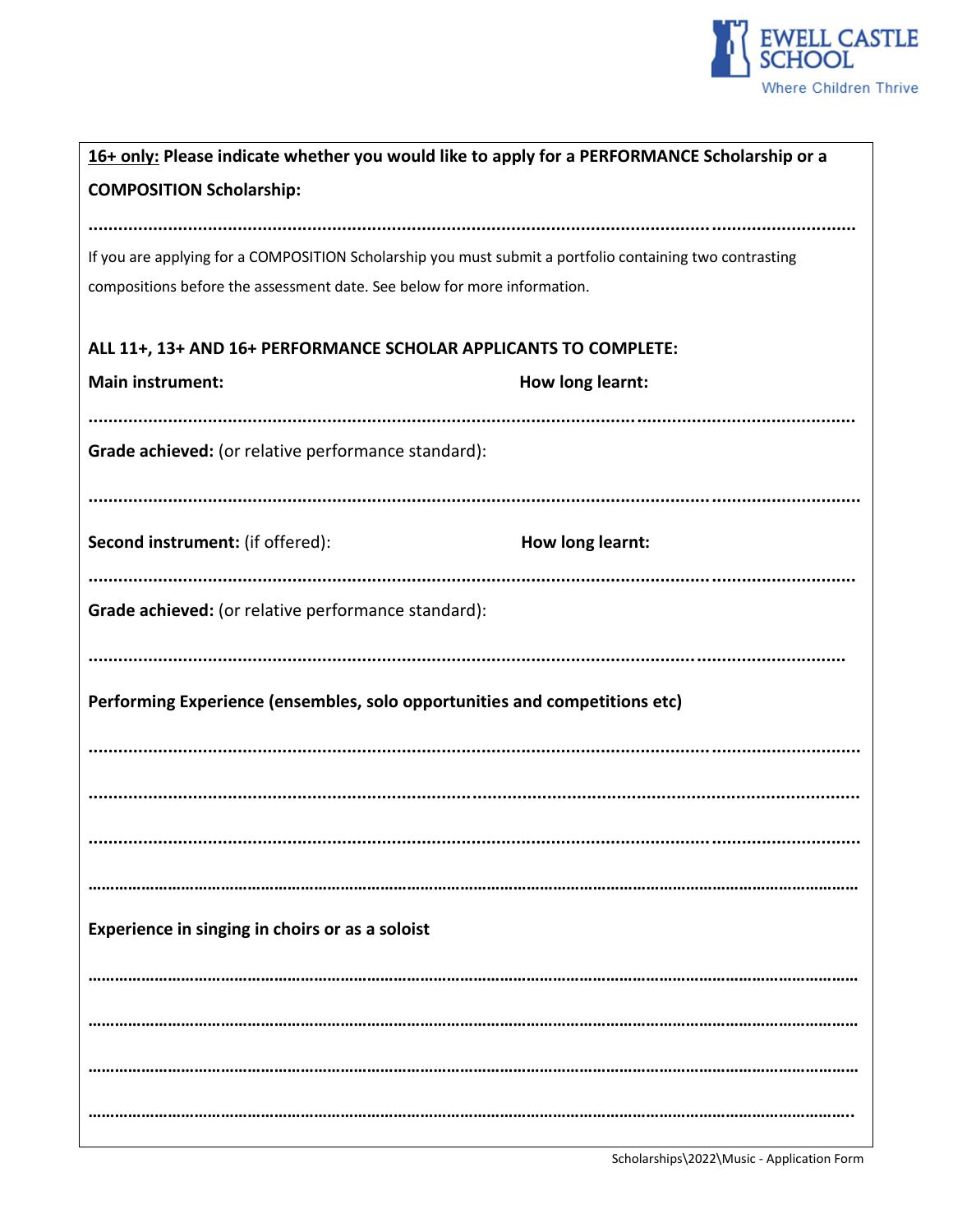

## **Music Scholarship Requirements**

## **Performance-based Scholarship**

Minimum **Grade 5** or equivalent standard is required for 11+ Minimum **Grade 6** or equivalent standard is required for 13+ Minimum **Grade 8** or equivalent standard is required for 16+

- 1. Music Scholar applicants must perform on their first instrument (and on second/third if they have one):
	- a) Two pieces (one per instrument or two pieces if on one instrument)
	- b) Sight-reading
- 2. Aural tests will include:
	- a) Rhythmic recognition
	- b) Melodic recognition
	- c) Aural music analysis
	- d) Sight-singing
- 3. Interview about their musical interests, achievements, activities etc.

## **Composition-based Scholarship (16+ only)**

A-Level examinations now offer Music students the opportunity to specialise as a composer in the practical element of the course. As such, we are now offering the opportunity for pupils to be awarded a Scholarship based on their ability as a composer at 16+ entry only. In order to qualify for this, they should submit a portfolio containing the following by **Thursday 4th November 2021**:

A minimum of **two compositions** (in contrasting styles)**.** The compositions should be submitted as either notated scores, screenshots of a Logic/Garageband (or equivalent software) arrange page or a written account of the composition, along with an MP3 file (one per piece).

1. Applicants will be asked a series of questions about their pieces and asked to talk in detail about the work they have created, explaining the compositional processes and decision-making.

#### 2. Aural tests will include:

- e) Rhythmic recognition
- f) Melodic recognition
- g) Aural music analysis
- h) Sight-singing

#### 3. Interview about their musical interests, achievements, activities etc.